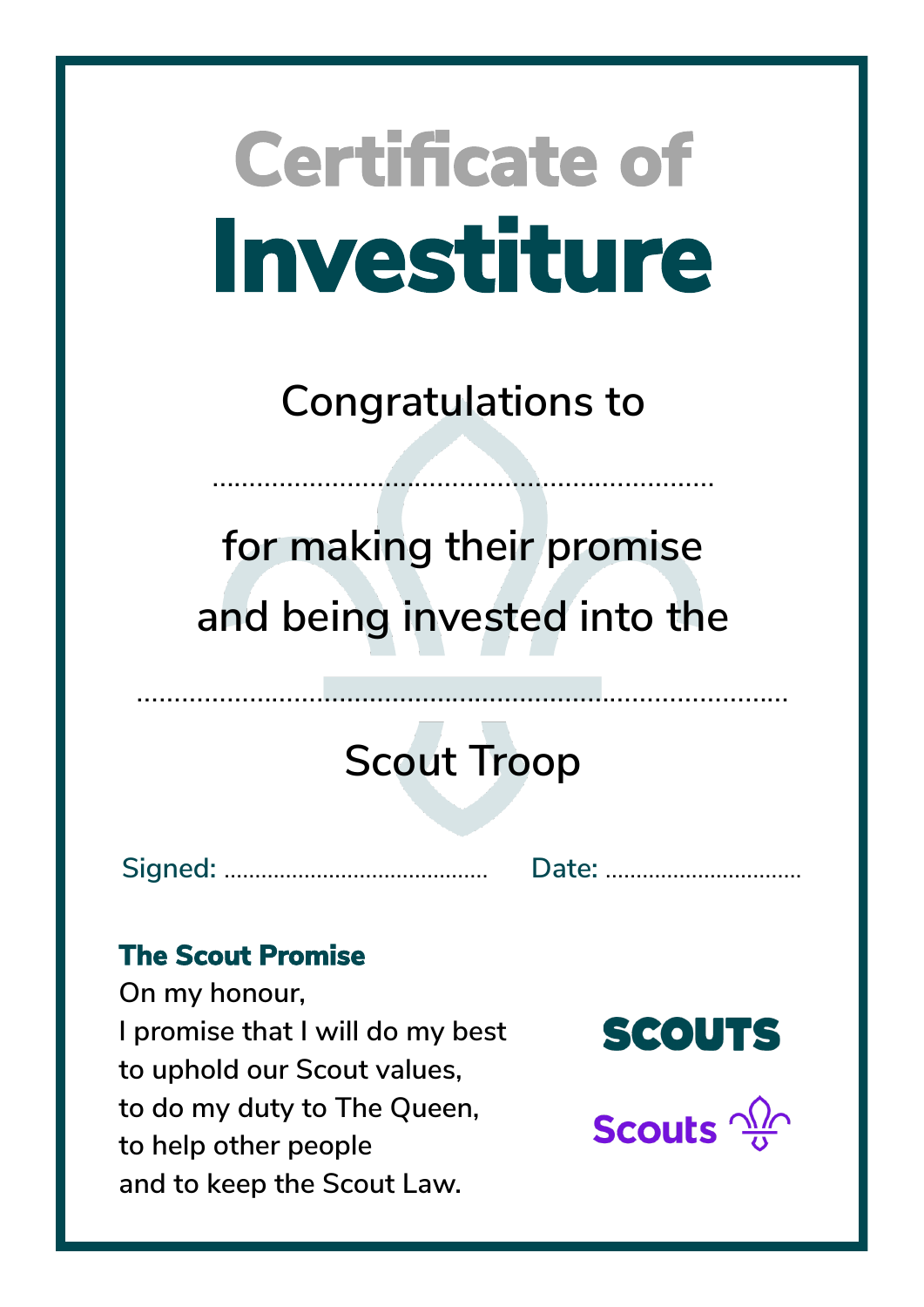**Congratulations to**

……………………………………………….…………

**for making their promise and being invested into the**

## **Scout Troop**

**Signed:** ……………...……………………. **Date:** …………………....…….

### **The Scout Promise**

**On my honour, I promise that I will do my best to do my duty to God and to The Queen, to help other people and to keep the Scout Law.**



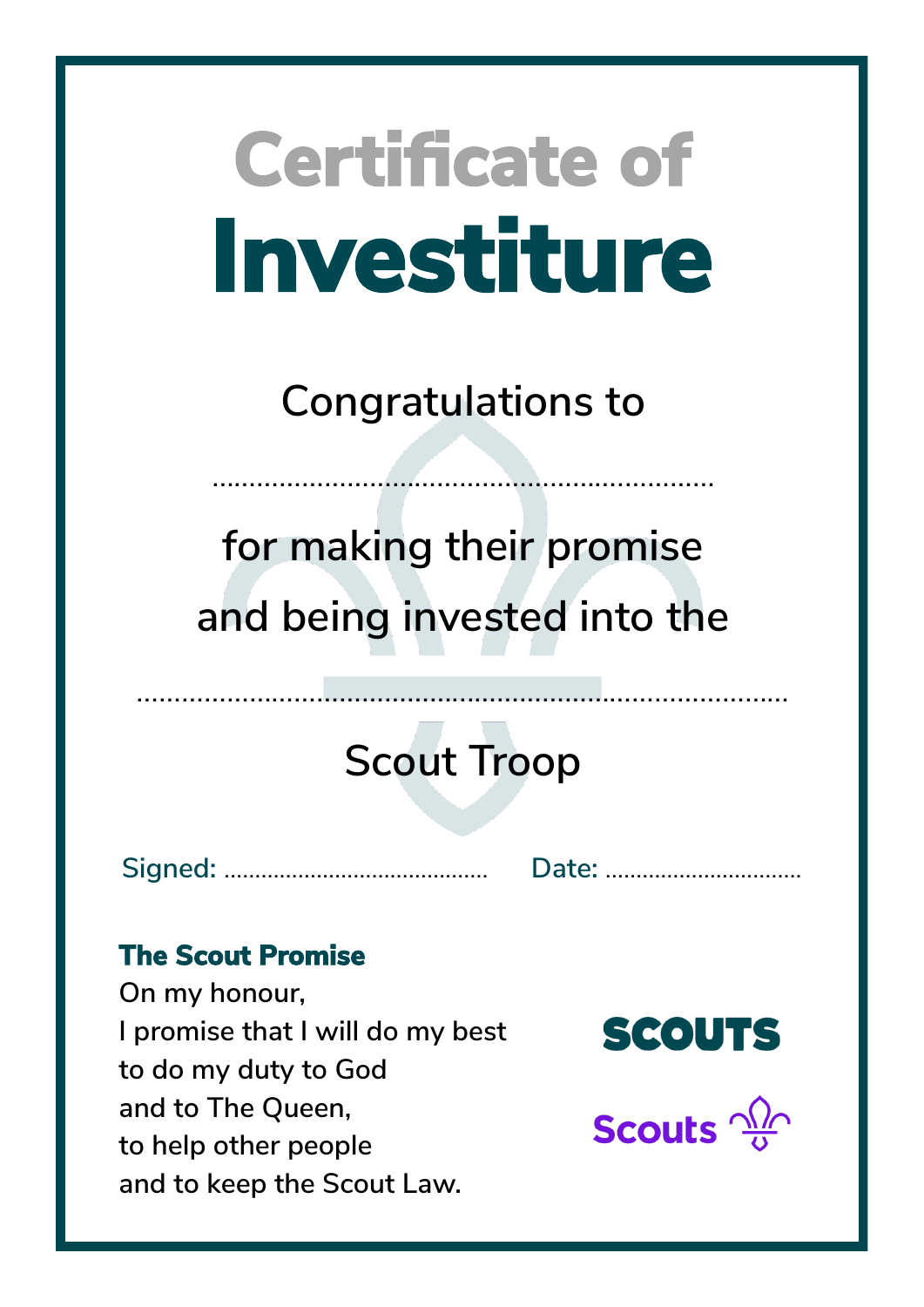**Congratulations to**

……………………………………………….…………

**for making their promise and being invested into the**

## **Scout Troop**

**Signed:** ……………...……………………. **Date:** …………………....…….

### **The Scout Promise**

**On my honour, I promise that I will do my best to do my duty to Allah and to The Queen, to help other people and to keep the Scout Law.**



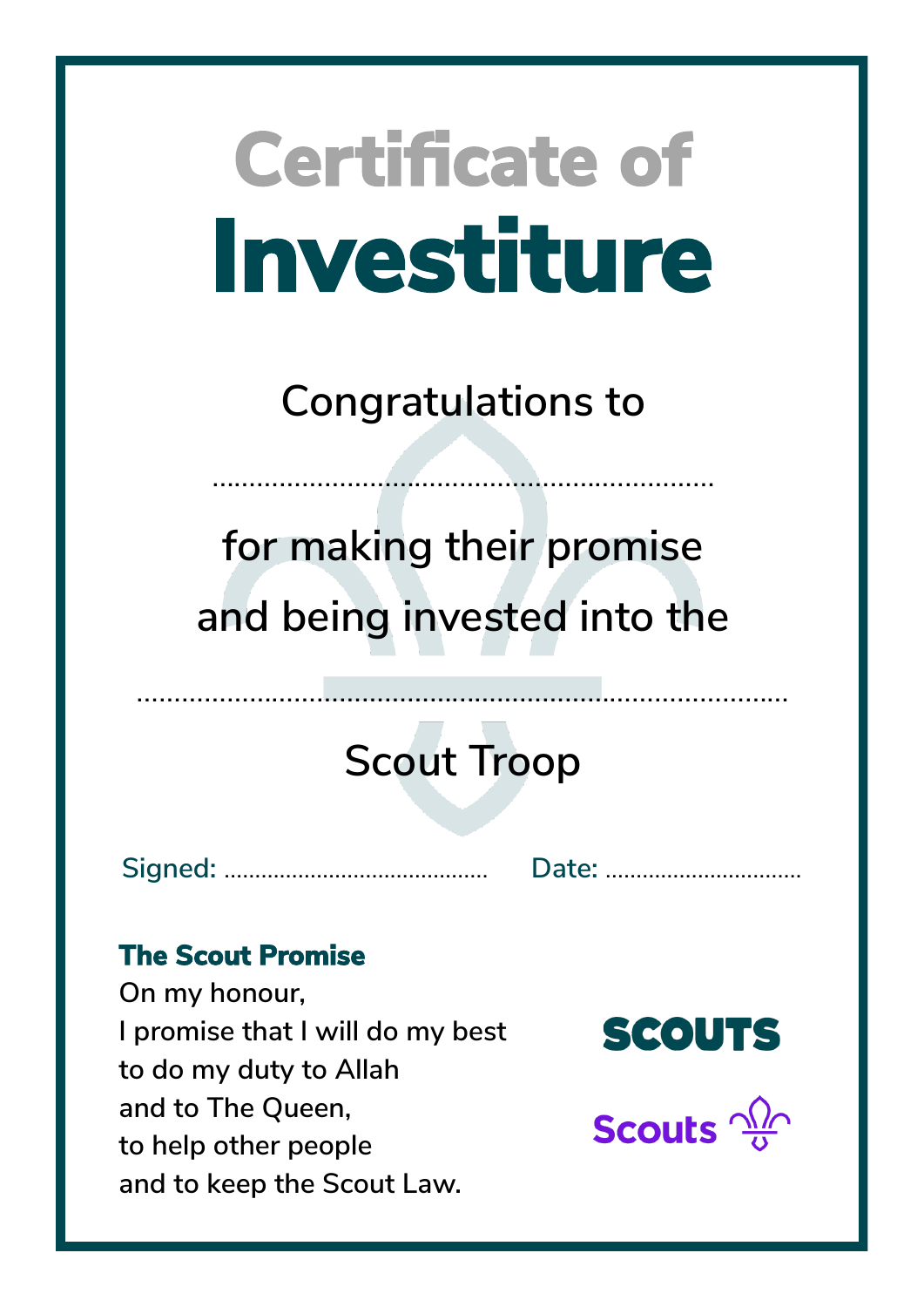**Congratulations to**

……………………………………………….…………

**for making their promise and being invested into the**

## **Scout Troop**

……………………………………...……………………………………

**Signed:** ……………...……………………. **Date:** …………………....…….

#### **The Scout Promise**

**In the name of Allah, the most beneficent and the most merciful, I promise that I will do my best to do my duty to Allah and to The Queen, to help other people and to keep the Scout Law.**

**SCOUTS** 

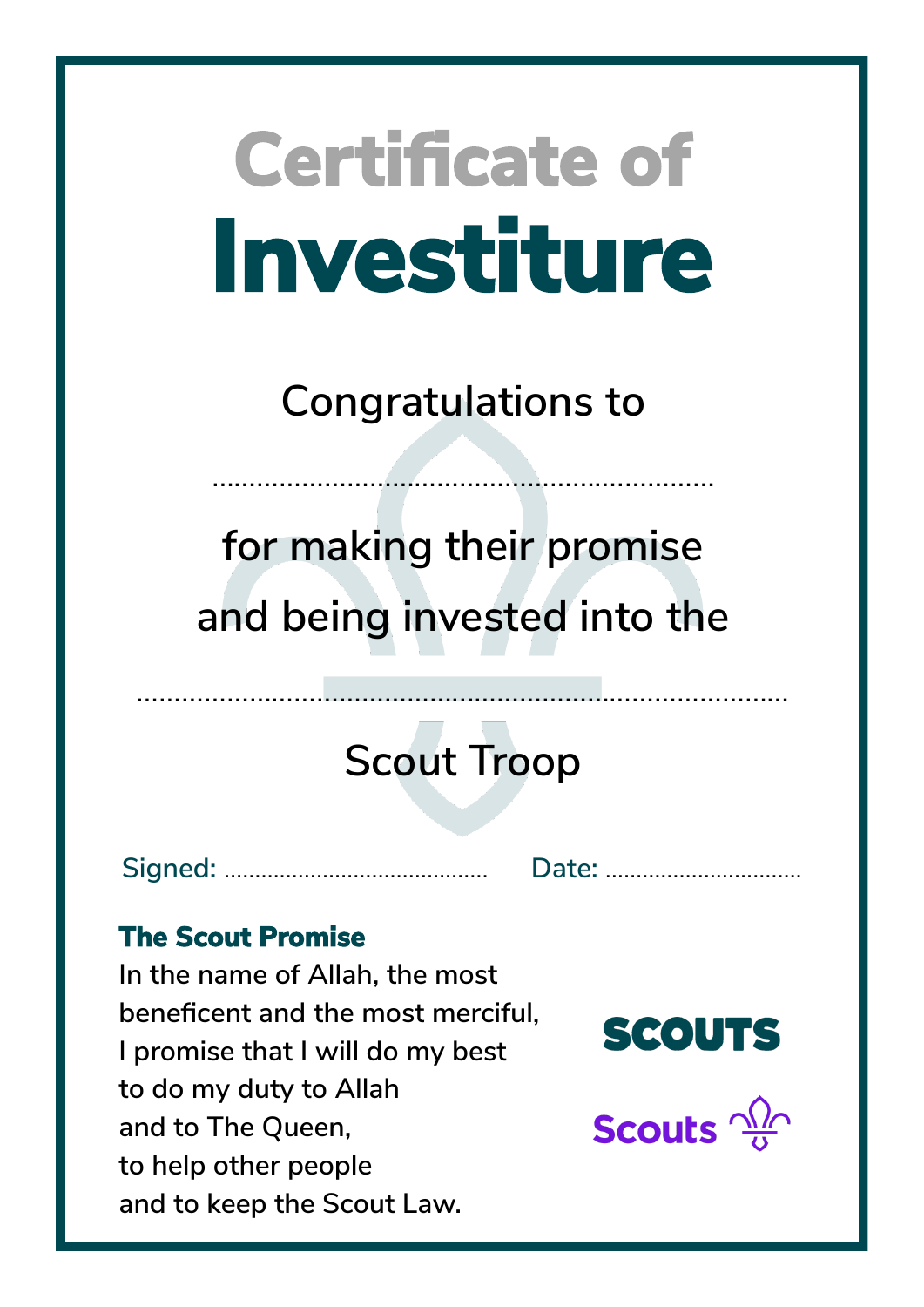**Congratulations to**

……………………………………………….…………

**for making their promise and being invested into the**

## **Scout Troop**

**Signed:** ……………...……………………. **Date:** …………………....…….

### **The Scout Promise**

**On my honour, I promise that I will do my best to do my duty to Waheguru and to The Queen, to help other people and to keep the Scout Law.**



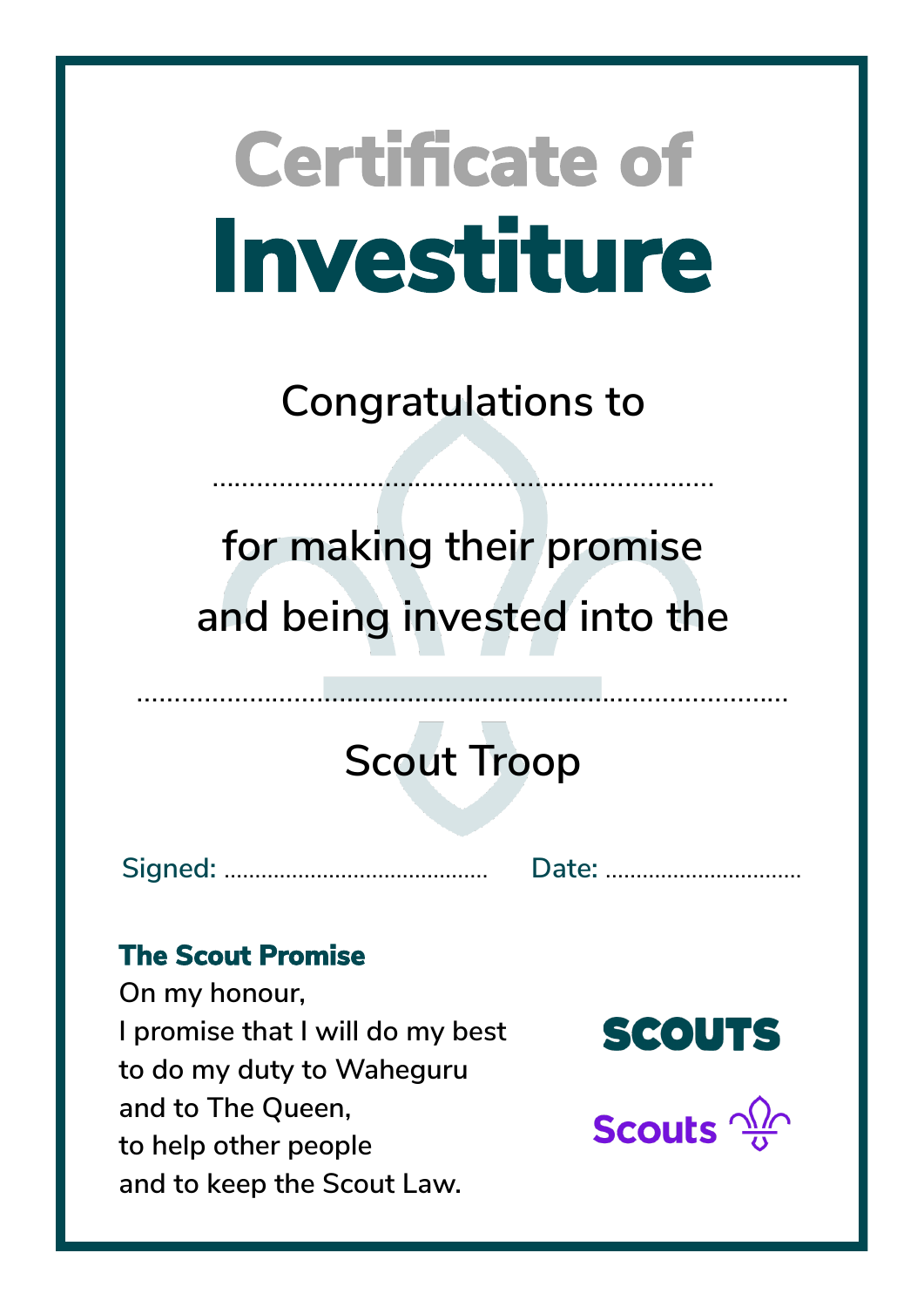**Congratulations to**

……………………………………………….…………

**for making their promise and being invested into the**

## **Scout Troop**

**Signed:** ……………...……………………. **Date:** …………………....…….

### **The Scout Promise**

**On my honour, I promise that I will do my best to do my duty to my dharma and to The Queen, to help other people and to keep the Scout Law.**

**SCOUTS**